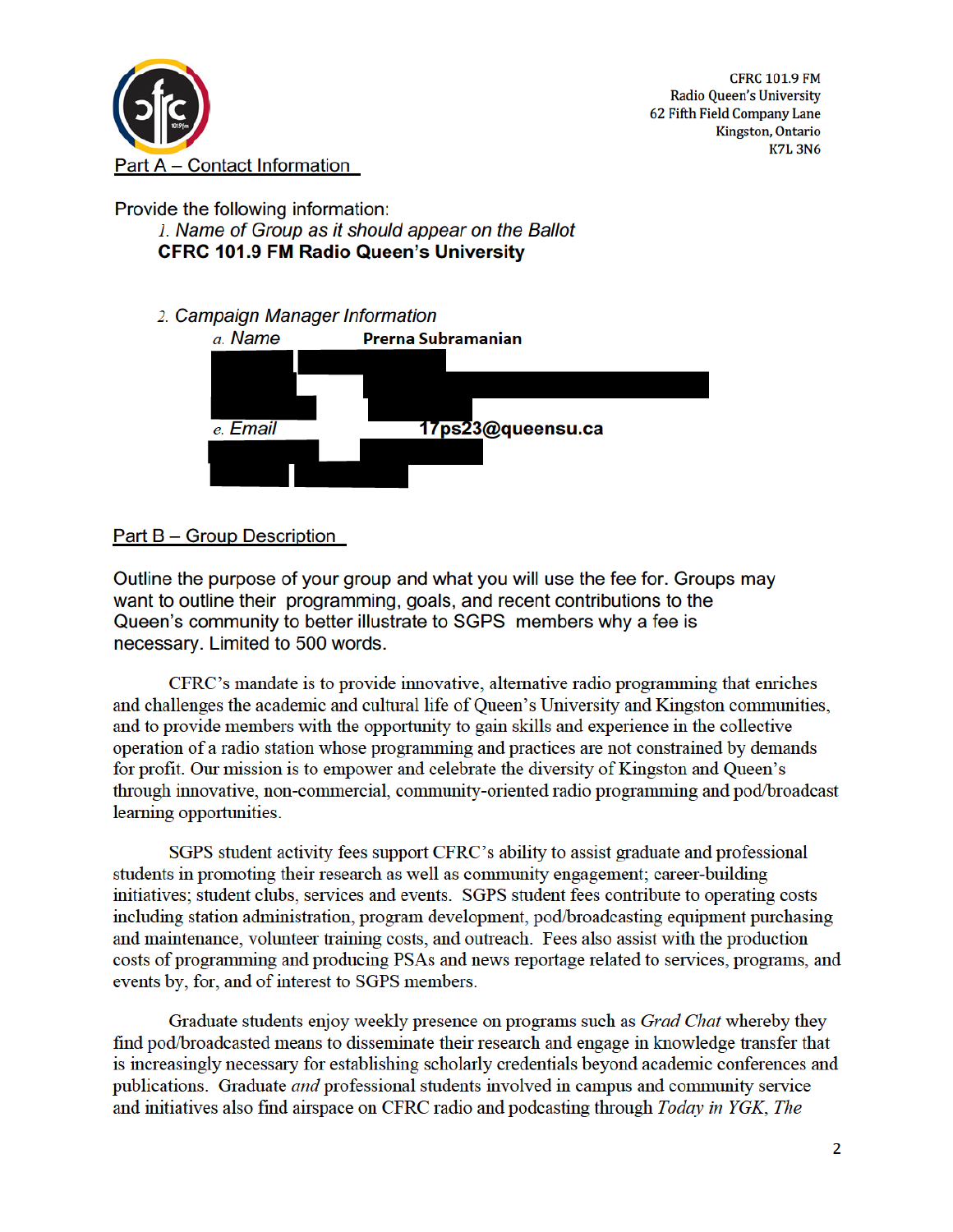

CFRC 101.9 FM Radio Queen's University 62 Fifth Field Company Lane Kingston, Ontario K7L 3N6

*Scoop*, and *Campus Beat*, weekly news programs focused on events, services, initiatives and more of interest to the Kingston and Queen's communities. Each of our programs air weekly and are available by podcast to allow SGPS members ease of access for listenership and also to proof points regarding their research-related knowledge transfer and/or community engagement/community building efforts that help them both develop and demonstrate critical core competencies and versatile, transferable skills necessary on the job market post-graduation.

 CFRC volunteers and staff include a number of on air SGPS member broadcasters and podcasters and we always welcome more. CFRC's active volunteers regularly host graduate and professional students in their discrete weekly spoken word and musical programming-whether they're holding an exhibition on or off campus; giving a talk in the virtual realm; commenting on and mobilizing their expertise on critical items in the local/national/international news cycles; launching a new professional development initiative; discussing issues related to accessibility, equity, diversity, mental health and inclusion at Queen's; running a community-building fundraiser; or even playing a gig at Musikki or The Grad Club. In short, CFRC 101.9 FM plays a unique role at Queen's in its ability to help graduate and professional students engage broader audiences and further contribute to the cultural and intellectual life of the community while providing an opportunity for them to establish their professional credentials even further.

 Ultimately, SGPS fees directly contribute to administrative, technical, training and production costs associated with our on-air and podcast programming. These fees allow CFRC to help promote the initiatives, research, and creativity SGPS members have to offer to 29,000 weekly listeners tuning in on our airwaves, apps and live stream or downloading our podcasts.

### Part C – Budgetary Breakdown

Outline exactly how the student fee will be spent. If your group is an organization external to Queen's University (i.e. not a Queen's Club, university-run service, or AMS/SGPS service) please also attach the latest copy of your organization's annual financial report or equivalent.

Our draft budget for the fiscal year 2022-23 allocates 28,000 in collected SGPS member fees. The breakdown of expenditures in dollars is as follows:

## **8,000- studio space costs for SGPS member related podcast/broadcast recording**

**2,000- production & engineering costs for scripting, recording, editing Queens & community PSAs**

**2,000- administrative costs including licensing, scheduling, meetings, reportage, & project management**

**3,000- editing & distribution of podcasts produced by and for SPGS members**

**1,000- marketing of SGPS member produced/related content**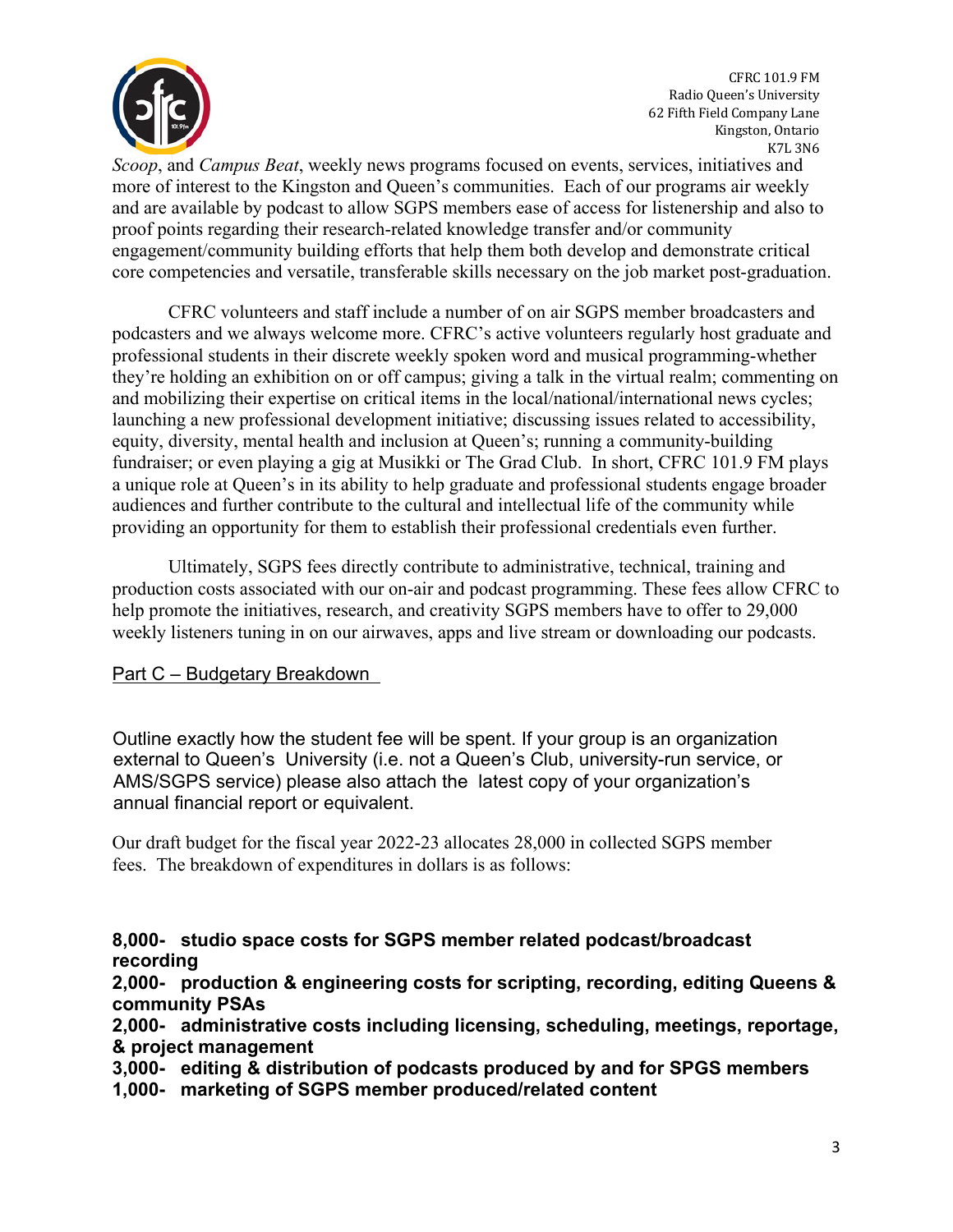

CFRC 101.9 FM Radio Queen's University 62 Fifth Field Company Lane Kingston, Ontario K7L 3N6

### **8,000- weekly volunteer training and ongoing technical support for pod/broadcasters 4,000- maintenance & replacement of pod/broadcast equipment**

## **Total: 28,000**

### Part D – Student Fee Questionnaire

Please complete the following – limited to 150 words per each answer.

*1. Why is your group seeking a fee?* 

 CFRC is seeking a fee to continue providing unique and valuable pod/broadcasting opportunities and experience to SGPS members. Additionally, CFRC wishes to continue supporting SGPS members seeking to develop their skills in media competence, research communication & knowledge transfer, community engagement and technical production while for our part deploying student-driven content and creativity through our multiple platforms for the benefit of Queen's and community listeners. SGPS fees are critical to support the costs of training; technical support; equipment refurbishment and maintenance; and program, podcast and PSA scripting, recording, post-production editing, mastering, scheduling and deployment.

## *2. What direct benefit will SGPS members derive from granting your group a fee?*

 Direct benefits that SGPS members derive include: access to training and technical assistance in the development, production, and deployment of podcasts and broadcast radio shows; use of CFRC's airwaves to produce and deploy free public service announcements (PSAs) related to student groups, services, initiatives, grant/application deadlines, events and fundraisers; opportunities to share their research & community engagement efforts with the community thus establishing knowledge transfer and proof points necessary for academic and non-academic career pathways; and the ability to enjoy extracurricular opportunities to curate music or develop thematic spoken word programming of interest to themselves, fellow SGPS members and the greater community.

### *<sup>3</sup> How is the dollar value of the fee related to the benefit you are proposing to provide?*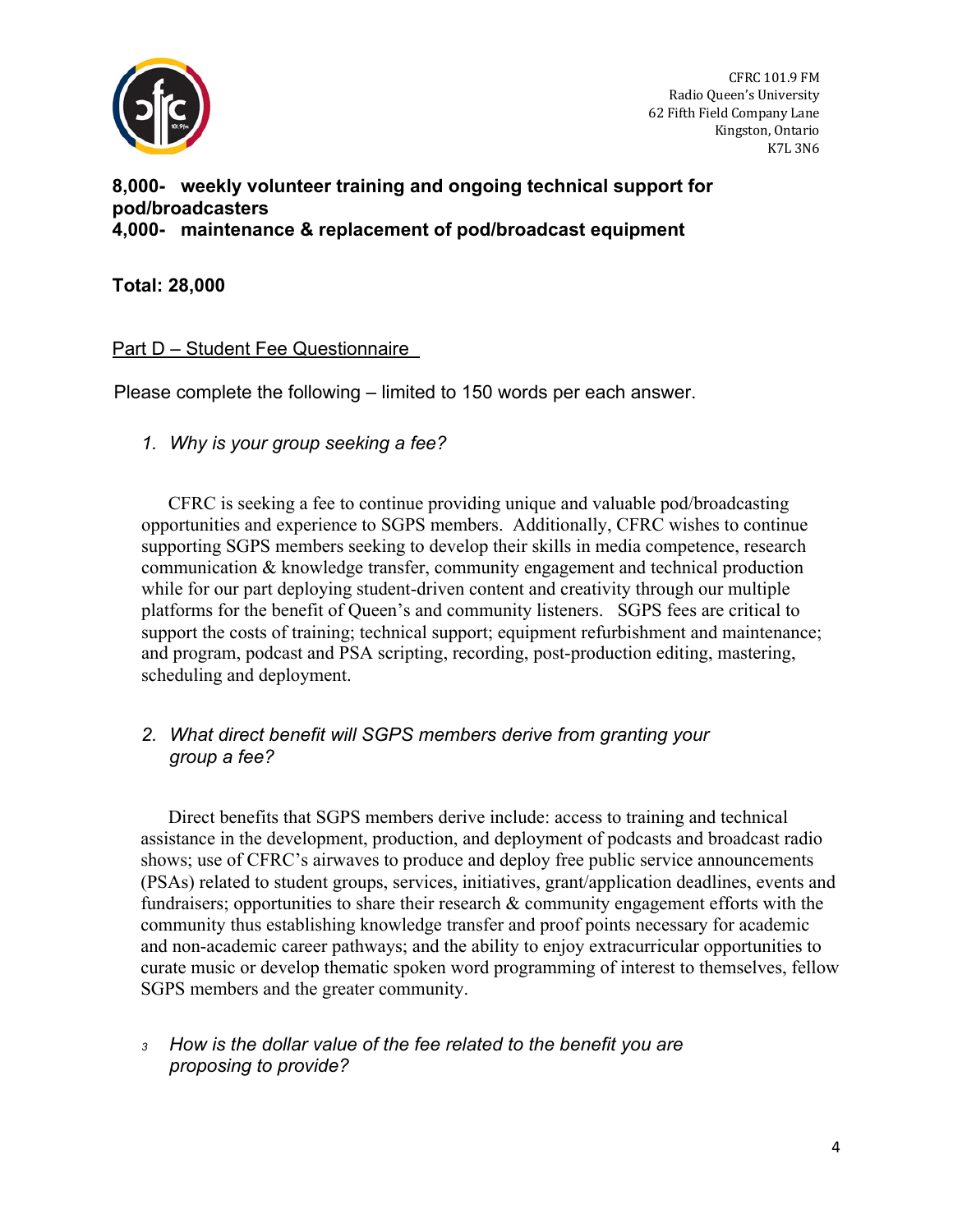

CFRC 101.9 FM Radio Queen's University 62 Fifth Field Company Lane Kingston, Ontario K7L 3N6

 The dollar value of the fee contributes directly to the costs associated with training new pod/broadcasters, providing them with ongoing technical assistance, ensuring studio space, ensuring equipment is in good repair, and the costs of production and engineering associated with new/ongoing pod/broadcasts in addition to the production of free PSAs (compare prices for advertising in the Journal) and news coverage for student-led initiatives. Regarding podcasts and our downloadable broadcasts, these artefacts are timeless and their dollar value is limitless (save for the costs associated with production/distro). SGPS members can freely access and deploy pod/broadcasts at any point to share widely and establish invaluable research and professional credentials to the broader public and specifically, potential employers.

#### *4. When was your group established?*

 Celebrating our centennial year in 2022, CFRC 101.9 FM was established in 1922 making us the oldest campus-based radio station in the world (predating the CBC est. 1936 and the BBC by 11 days). The station began as a collaborative project between students and professors in the Department of Electrical Engineering first in Fleming Hall, and since 1952, we have been housed in Lower Carruthers Hall. For more information on our extensive history, visit our  $90<sup>th</sup>$  anniversary exhibit via the Queen's University Archives website: https://archives.queensu.ca/exhibits/cfrc.

### *5. If you have a collected a fee in the past, what initiatives and/or opportunities have you provide the Queen's Community with the collected funds?*

CFRC works with the School of Graduate Studies to produce *Grat Chat*, a program focused on showcasing graduate students and their research. *Campus Beat, Today in YGK,* and *The Scoop* partner with Queen's units, student groups, and services to showcase events, initiatives, services and community engagement opportunities of interest to SGPS members in their news reportage. We also produce free PSAs to assist student groups in their awareness campaigns and engineer live broadcasts and news coverage of student led events like conferences, elections, and Orientation Week Grad Fair. Our podcast suite allows SGPS members to record podcasts on topics of interest to them and Teaching Fellows to develop engaging course assignments furthering their own professional development while we continue to engage in entertaining projects like the Shortwave Theatre Festival and Grad Club Trivia On Air, providing opportunities for SGPS members' to engage in recreational activities on and off the airwaves.

Part E – 100 Signatures from current SGPS members

You are required to obtain 100 signatures from current SGPS members. A member is defined is a student who was assessed the SGPS Society fee.

```
Here is your Qualtrics link for signature collection - 
https://queensu.qualtrics.com/jfe/form/SV 2gFHzUkY93SIKDc
```